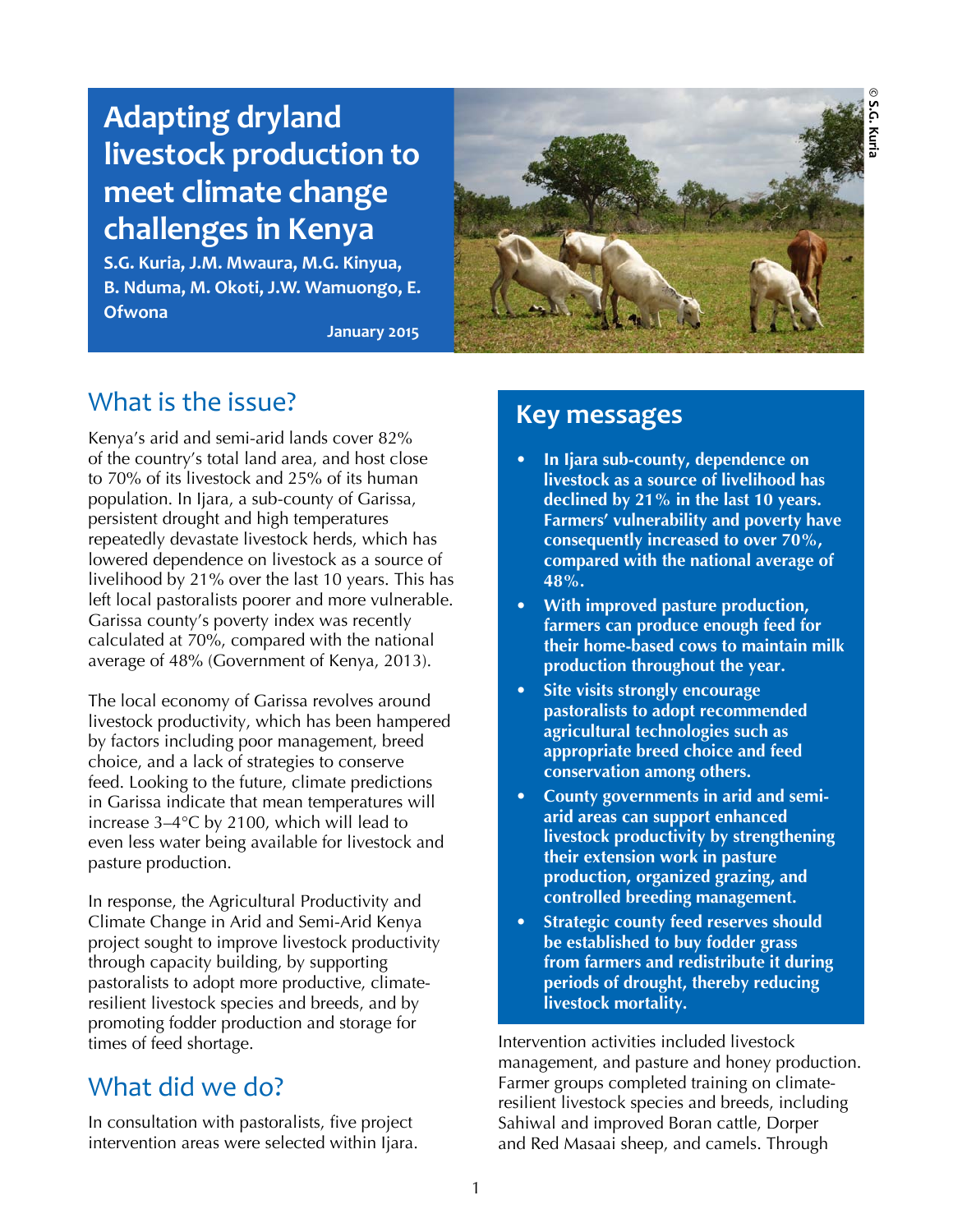

theory and practical field sessions they learned how to manage selection and breeding, how to determine live weight and drug dosage, and other management practices. Participants used demonstration farms to learn about improved pasture production, specifically Sudan grass (*Sorghum sudanense*) and African fox tail grass (*Cenchrus ciliaris*). Study visits allowed farmers in the program to see how farmers in other areas had profited from improved livestock and pasture production technologies. Kenya Agricultural and Livestock Research Organization (KALRO) representatives monitored and evaluated the program and collected data about the impact of the training. In implementing the project activities, the project team worked closely with field extension personnel to ensure sustainability of the efforts beyond the project duration. Most importantly, the project team has shared results with the Garissa county government to gather support and to inform county livestock development policies.

## What did we learn?

• With one acre of Sudan grass and improved pasture production, farmers can produce 3.6 tons of feed in a year. This can sustain milk production by three cattle (the average number kept at home) during the annual four-month feed deficit period, and the milk can sustain a family of four. Alternatively, if the feed is sold, the pasture can generate US\$1,160 (KES. 100,000) in a year.



**Farmers have begun to plant and store fodder grasses for use in times of shortage**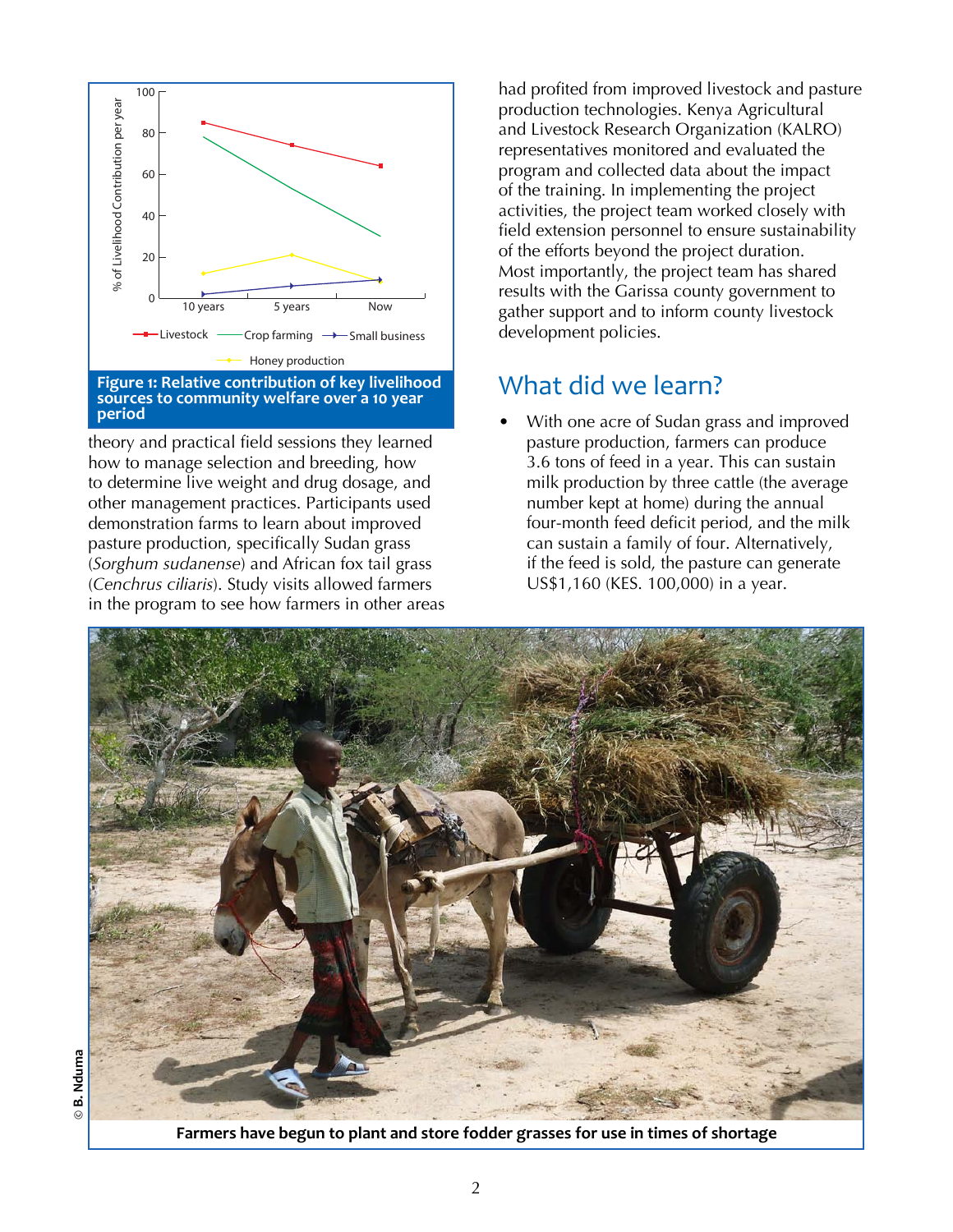• With a strengthened extension service and support for farmers in acquiring adapted livestock breeds, specifically camels, Sahiwal and improved Boran cattle, livestock productivity can be increased by 50% and herd sizes reduced, which decreases overgrazing and environmental degradation.

## Stories of change

During a recent monitoring activity, farmers were enthusiastic about the new practices they had been adopting and were expecting those practices to have a positive impact on livestock productivity. Six percent (6%) of the trained farmers had already acquired camels within a year.

*"I have separated all the male goats from females and they are now herded separately for breeding control. I do not mix different drugs anymore when treating my livestock and am happy the drugs are working. As a group, we have written a proposal to Constituency Development Fund seeking support to buy five improved Boran bulls for use by our group members and other Kotile farmers. Following the trip to Trans Mara where the Masaai land had been sub-divided, I mobilized Kotile farmers for a meeting to discuss the need to sub-divide land, especially around town centres, so that each farmer can use the plot to manage breeding and grazing of his livestock. People bought our idea, and we want to pursue the same with the county government of Garissa."* 

**Ismael Muhumed from the community of Kotile**



**In Kenya, sales of Sudan grass can generate over US\$1000 per acre per year**

**© B. Nduma**

 $\odot$ 

B. Nduma



**© B. NdumaB. Nduma** 

**High quality pasture grasses, such as African fox tail grass, have been introduced**

The issue of individual land ownership has since been discussed by farmers with the officials of Garissa county government during a project feedback workshop.

Farmers from experimental groups, as well as some from non-experimental groups, have begun growing pasture and storing the grass for use in times of feed deficit. About 44% of group members and 6 other farmers had planted plots of up to 1/8th acre, and they were clearing five more plots of up to one acre for new pasture. One farmer had saved 15 small ruminants and 3 cows from starvation using grass harvested from his plot. Group members had also started harvesting and selling grass to community members for \$3.5 (KES 300) per donkey cart; one member bought a goat worth \$29 (KES. 2,500) using his share of the proceeds.

# What are the policy implications?

Garissa county government should consider the following priorities:

- Promoting pasture production by providing seeds, training farmers and buying the harvested grass from farmers for storage in strategic feed reserves.
- Reorganizing grazing management so that certain areas are preserved for use in times of extreme shortage. This will ensure enhanced availability and optimal use of pasture land, while controlling environmental degradation.